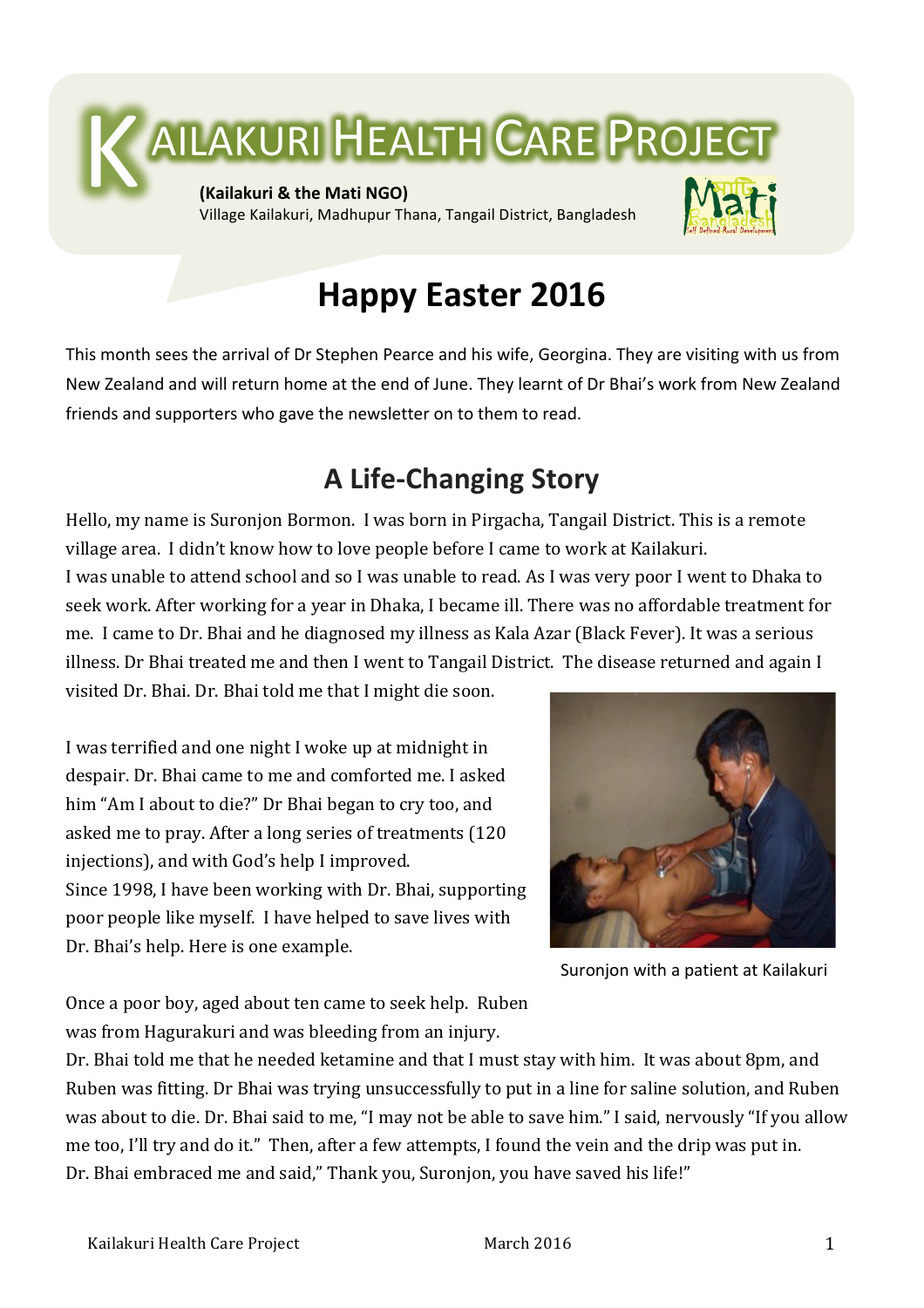I have worked for Dr. Bhai for 17 years now, and I am a paramedic. When I reflect on these experiences, I become emotional. I have a purpose in life and I have helped many people, which I could never have done without Dr Bhai.

Now that Dr. Bhai has passed away, I recall a time, in about 2003, where I was anxious and unable to eat. I took him dinner and embraced him. He said he was worried that his vision for caring for the poor might not eventuate. I remember him saying to me, "If I have to leave Bangladesh, you must continue this work." Happily, Dr Bhai found a way through, and his work did indeed continue and it does continue to this very day.

Dr Bhai's presence is **with us** always in our work here at Kailakuri.

## **Ataur Rahman**

For the past 14 years NZ has been fortunate to have Mr. Ataur Rahman acting as Honorary Consul for Bangladesh. Since he became aware of Edric and his work some years ago, he has been a staunch supporter. Earlier this year he made his sixth visit to Kailakuri. Here is what he had to say:



Mr Ataur Rahman on his latest visit to Kailakuri

*On my recent trip to Bangladesh in late Jan/early Feb I visited Kailakuri and was warmly areeted by Nadine and all* the team like an old friend! There was immediately a feeling *of loss and sadness as my old friend Edric was no longer there. I* was happily surprised at the calm that existed as all the staff *were efficiently carrying on with their good work routinely. Edric* had trained them all!!! There was some anxiety as to the *future but what impressed me was the air of quiet confidence* and positive teamwork and attitude. I said a quiet prayer at *Edric's grave side and left with a positive frame of mind for the future."*

Thank you for those comments Ataur, and thank you also for the valuable Dhaka introductions you have made which have been helpful to Edric personally and to the Health Centre.

## **Sari Fashion Parade... by Rebecca Moore**

On Saturday March 12<sup>th</sup> in Rotorua, New Zealand, there was a flood of colour in support of the Kailakuri Health Care Project. We held a successful fashion show showcasing over fifty beautiful saris and outfits. The models were all volunteers (friends, colleagues, family members) coming together to fundraise and to celebrate the beautiful clothing from Bangladesh and India. The outfits were loaned by Sugi Shaw and her friends who also helped dress the models. Along with dancers performing and a light supper, a power-point presentation gave the audience an insight into the terrific work being carried out by the staff at Kailakuri. With ticket sales, donations and raffle ticket sales the evening raised over \$2900.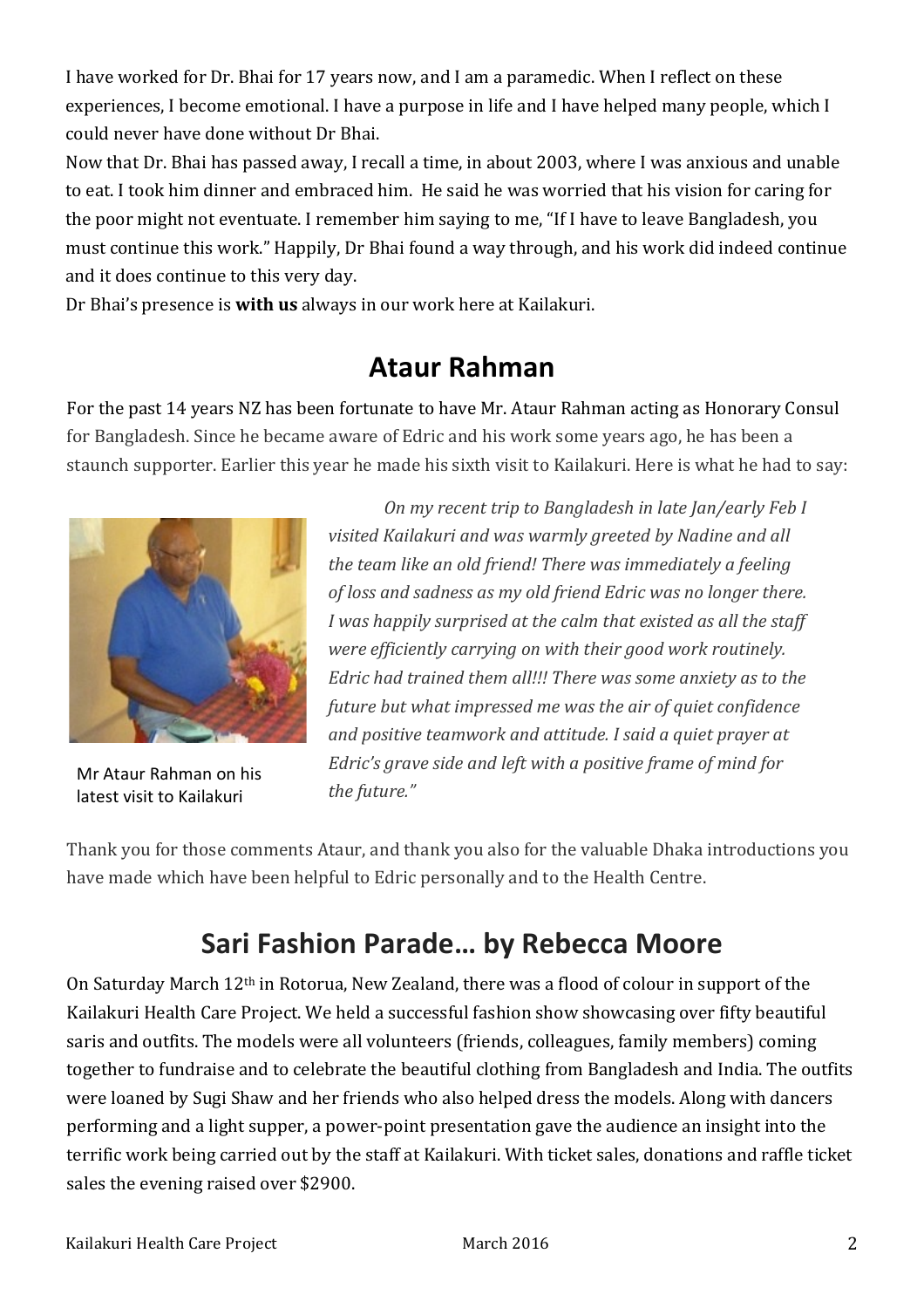Just as important though was the raised awareness of the Kailakuri Health Care Project through the promotion of the event. By asking to put up fliers, talking with people, placing notices in newspapers, and creating a Facebook event page many more became aware of the Kailakuri Health Care Project. I encourage you to get together with a few friends and plan your own fundraising event for Kailakuri. You do not need to start with something as involved as a fashion show. Our first steps were raffles, muffin sales and a garage sale.



## **Our Financial Situation**

As you may have realised from the latest Annual Report, we have experienced a difficult financial year. Despite project costs only increasing by 4% in 2015, the low New Zealand – Bangladeshi exchange rates have worked against us, meaning a 23% increase in expenditure when converted into New Zealand dollars. In 2015 we relied on New Zealand income for 70% of our project funds.

## **Donated laptops**

OrionHealth have generously donated three laptop computers to replace the aging machines currently being used at the clinic. OrionHealth is one of New Zealand's largest and most successful IT companies, providing heathcare software solutions to thousands of customers all across the globe. Many thanks to CEO Ian McCrae and CIO Johan Vendrig for making this happen. Both Ian and Johan were impressed with what Kailakuri was achieving and pleased to be able to help. In addition Microsoft has donated the software required though its charity program.



Edric's nephew, Stuart Lynch, receiving the donated laptops



Kailakuri Health Care Project  $\qquad \qquad \qquad$  March 2016  $\qquad \qquad \qquad$  3

This is Pijon Nongmin, Kailakuri Health Care Project manager, busy using one of the donated laptops. Batteries are essential as the power is only on for about 3 hours per day. Internet access is dodgy at best. A solar power charger is available in the Inpatient area on the other side of the road. Further such facilities are sorely needed. Thank you to Orion for their generous donation.